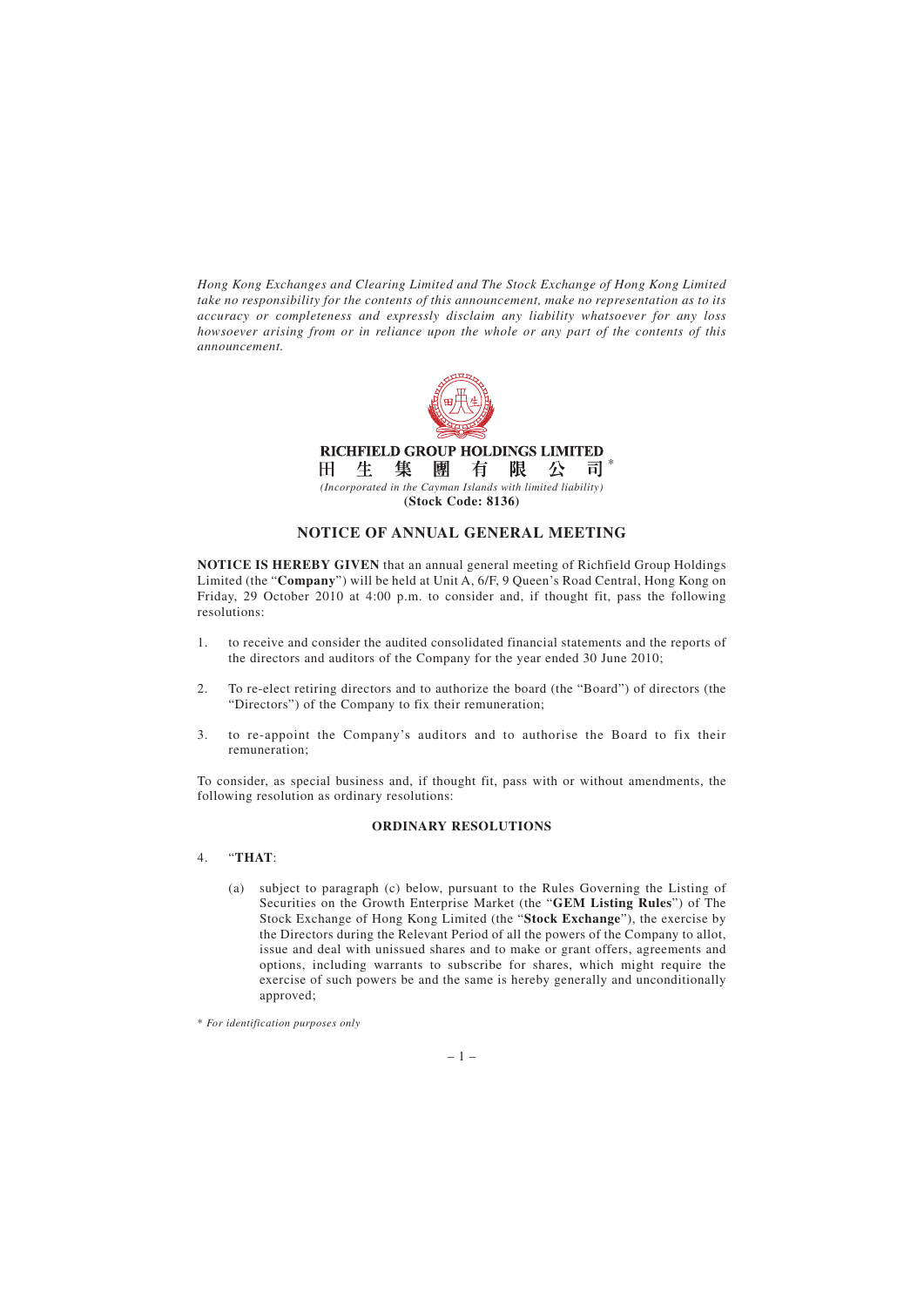- (b) the approval in paragraph (a) above shall authorise the Directors during the Relevant Period (as defined below) to make or grant offers, agreements and options which might require the exercise of such powers after the end of the Relevant Period (as defined below);
- (c) the aggregate nominal amount of share capital allotted or agreed conditionally or unconditionally to be allotted (whether pursuant to options or otherwise) by the Directors pursuant to the approval in paragraph (a) above, otherwise than pursuant to (i) a Rights Issue (as defined below); or (ii) the exercise of any options granted under the share option scheme of the Company; or (iii) any scrip dividend or similar arrangements providing for the allotment and issue of shares in lieu of the whole or part of a dividend on shares in accordance with the articles of association of the Company in force from time to time; or (iv) any issue of shares upon the exercise of rights of subscription or conversion under the terms of any warrants of the Company or any securities which are convertible into shares, shall not exceed the aggregate of:
	- (aa) 20 per cent. of the aggregate nominal amount of the share capital of the Company in issue on the date of the passing of this Resolution; and
	- (bb) (if the Directors are so authorised by a separate ordinary resolution of the shareholders of the Company) the aggregate nominal amount of any share capital of the Company repurchased by the Company subsequent to the passing of this resolution (up to a maximum equivalent to 10 per cent. of the aggregate nominal amount of the share capital of the Company in issue in issue on the date of the passing of this Resolution),

and the authority pursuant to paragraph (a) of this Resolution shall be limited accordingly; and

(d) for the purposes of this Resolution:

"Relevant Period" means the period from the date of the passing of this Resolution until whichever is the earliest of:

- (i) the conclusion of the next annual general meeting of the Company;
- (ii) the expiration of the period within which the next annual general meeting of the Company is required by the articles of association of the Company, the Companies Law, Cap. 22 (Law 3 of 1961, as consolidated or revised) of the Cayman Islands (the "**Companies Law**"), or any other applicable law of the Cayman Islands, or the GEM Listing Rules to be held; and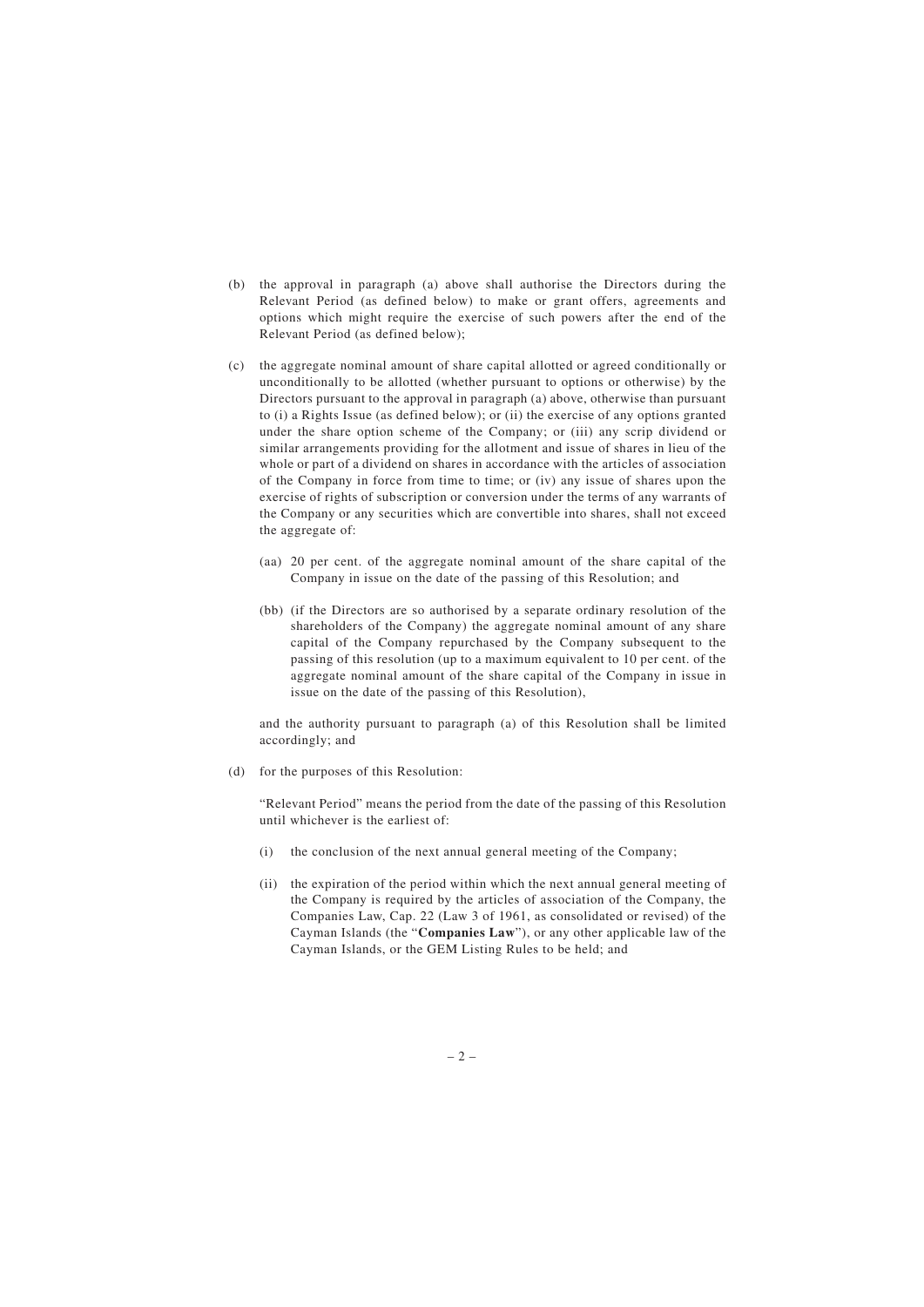(iii) the passing of an ordinary resolution by the shareholders of the Company in general meeting revoking or varying the authority given to the Directors by this Resolution;

"Rights Issue" means an offer of shares, or offer or issue of warrants, options or other securities giving rights to subscribe for shares open for a period fixed by the Directors to holders of shares on the register on a fixed record date in proportion to their then holdings of shares (subject to such exclusion or other arrangements as the Directors may deem necessary or expedient in relation to fractional entitlements, or having regard to any restrictions or obligations under the laws of, or the requirements of, or the expense or delay which may be involved in determining the existence or extent of any restrictions or obligations under the laws of, or the requirements of, any jurisdiction outside Hong Kong or any recognised regulatory body or any stock exchange outside Hong Kong)."

## 5. "**THAT**:

- (a) the exercise by the Directors during the Relevant Period of all powers of the Company to purchase the shares on the Stock Exchange or any other stock exchange on which the shares may be listed and recognised by the Securities and Futures Commission and the Stock Exchange for such purpose, and otherwise in accordance with the rules and regulations of the Securities and Futures Commission, the Stock Exchange, the Companies Law and all other applicable laws in this regard, be and the same is hereby generally and unconditionally approved;
- (b) the aggregate nominal amount of shares which may be purchased by the Company pursuant to the approval in paragraph (a) during the Relevant Period (as defined below) shall not exceed 10 per cent. of the aggregate nominal amount of the issued share capital of the Company as at the date of the passing of this Resolution and the authority pursuant to paragraph (a) of this Resolution shall be limited accordingly; and
- (c) for the purposes of this Resolution, "Relevant Period" means the period from the date of the passing of this Resolution until whichever is the earliest of:
	- (i) the conclusion of the next annual general meeting of the Company;
	- (ii) the expiration of the period within which the next annual general meeting of the Company is required by the articles of association of the Company, the Companies Law, any other applicable law of the Cayman Islands or the GEM Listing Rules to be held; and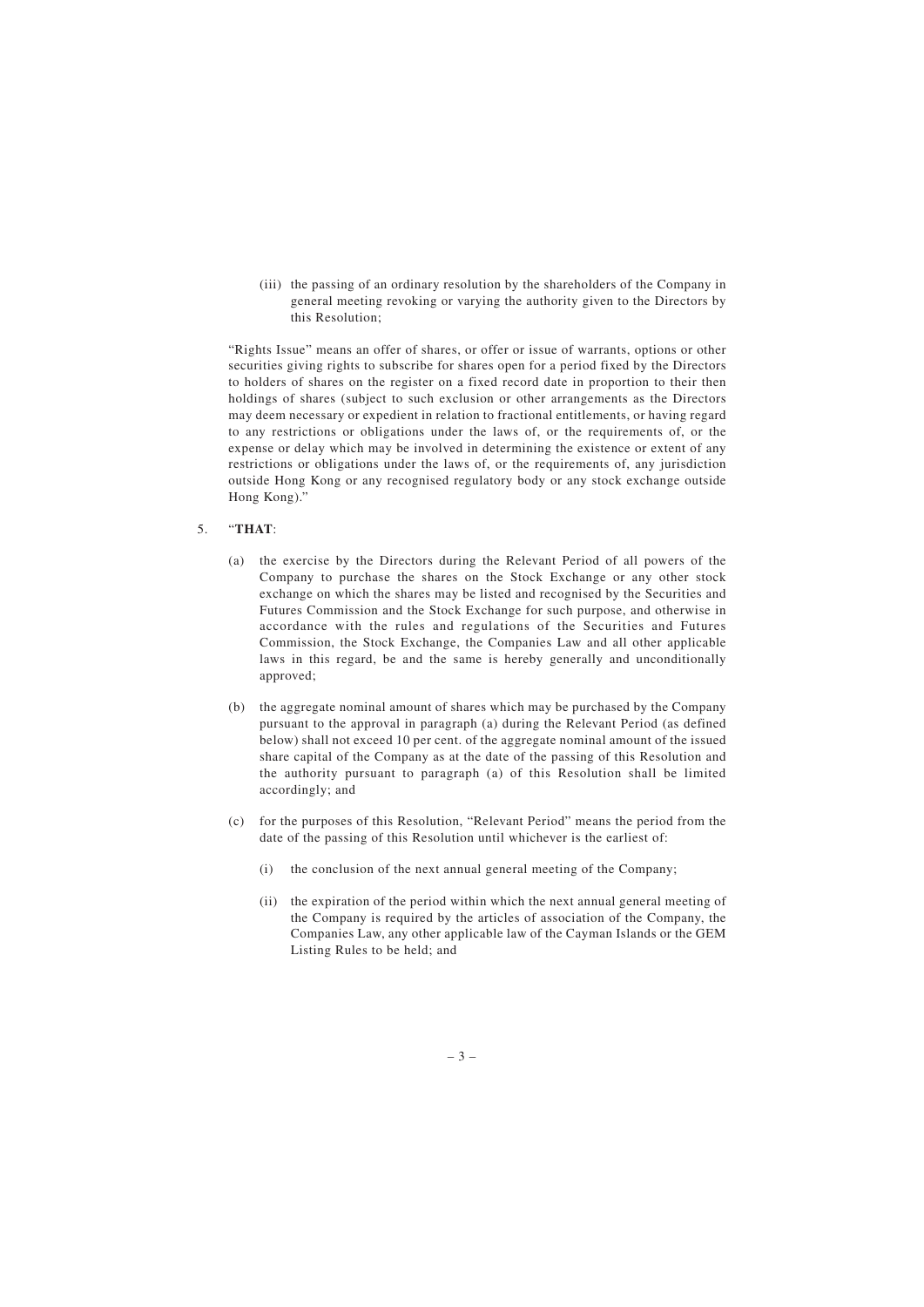- (iii) the passing of an ordinary resolution by the shareholders of the Company in general meeting revoking or varying the authority given to the Directors by this Resolution."
- 6. "**THAT** the Directors be and are hereby authorised to exercise the authority referred to in paragraph (a) of Resolution no. 4 above in respect of the share capital of the Company referred to in sub-paragraph (bb) of paragraph (c) of such Resolution."
- 7. "**THAT** subject to and conditional upon the granting by the GEM Listing Committee of the Stock Exchange of, the listing of and permission to deal in, the shares to be issued pursuant to the exercise of options granted under the refreshed scheme mandate limit (the "**Scheme Mandate Limit**") under the share option scheme adopted by written resolution of the Company on 2 May 2002 in the manner as set out in paragraph (a) of this Resolution below,
	- (a) the refreshment of the Scheme Mandate Limit of up to 10% of the shares of the Company in issue as at the date of passing of this Resolution be and is hereby approved; and
	- (b) the Directors be and are hereby authorised do all such acts and things and execute all such documents, including under seal where applicable, as they consider necessary or expedient to give effect to the foregoing arrangement."

By order of the Board of **Richfield Group Holdings Limited Pong Wai San, Wilson** *Executive Director*

Hong Kong, 29 September 2010

*Registered office:* Cricket Square Hutchins Drive P.O. Box 2681 Grand Cayman KY1-1111 Cayman Islands

*Head office and principal place of business in Hong Kong:* Unit 1209, 12/F. Silvercord Tower 2 30 Canton Road Tsim Sha Tsui Hong Kong

#### *Notes:*

1. A member entitled to attend and vote at the annual general meeting convened by the above notice is entitled to appoint one or more proxy to attend and, subject to the provisions of the articles of association of the Company, to vote on his behalf. A proxy need not be a member of the Company but must be present in person at the annual general meeting to represent the member. If more than one proxy is so appointed, the appointment shall specify the number and class of shares in respect of which each such proxy is so appointed.